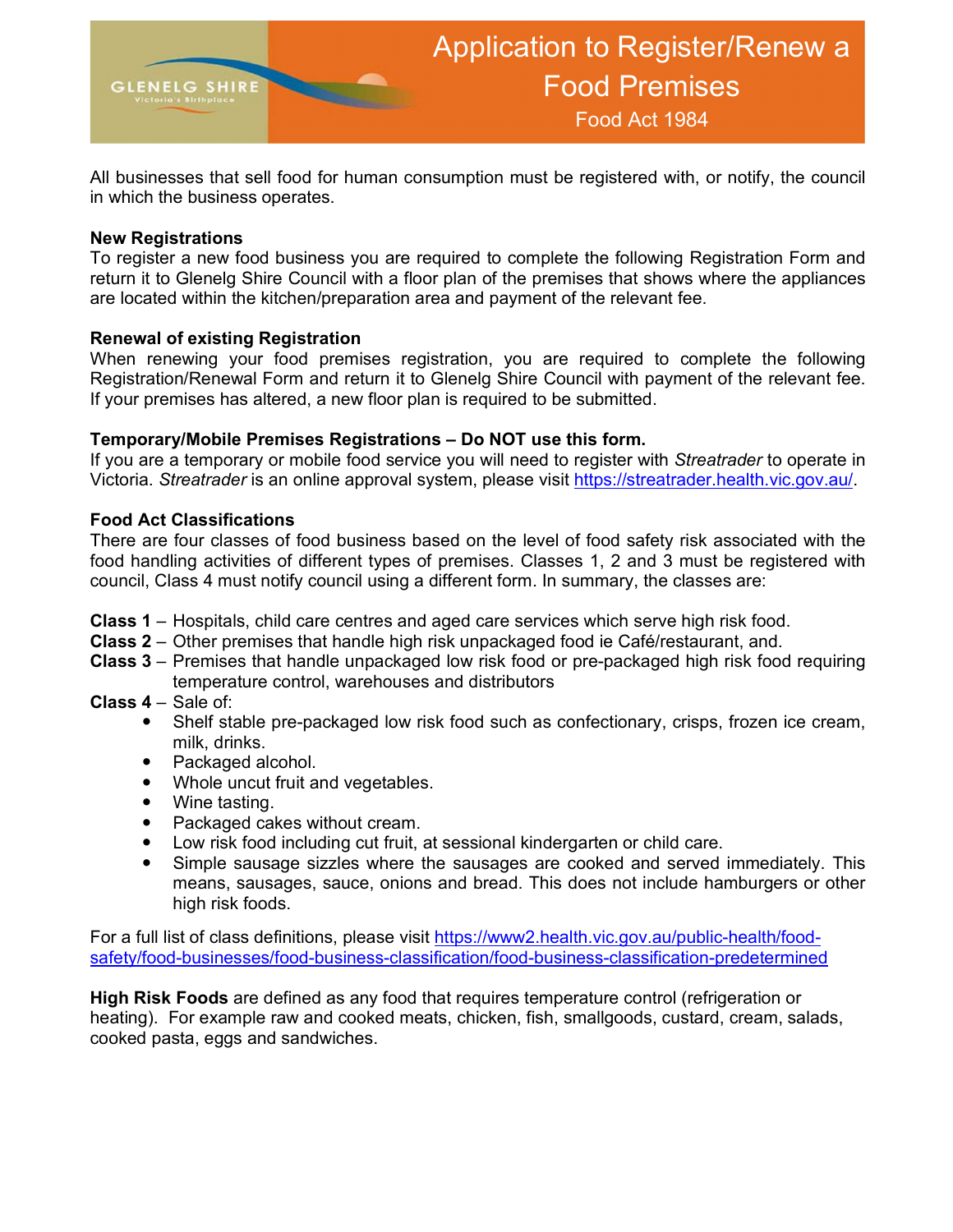| <b>Application Details</b>                                                                                                                                                                                                     | $\square$ New Registration |                                               | $\Box$ Renewal of Registration |                              |  |
|--------------------------------------------------------------------------------------------------------------------------------------------------------------------------------------------------------------------------------|----------------------------|-----------------------------------------------|--------------------------------|------------------------------|--|
|                                                                                                                                                                                                                                | <b>Proprietor Details</b>  |                                               |                                |                              |  |
| <b>Applicant Name:</b><br>If the proprietor is a company or association, specify name of person completing the application                                                                                                     |                            |                                               |                                |                              |  |
| Authority (eg Director): _____________________                                                                                                                                                                                 |                            |                                               |                                |                              |  |
|                                                                                                                                                                                                                                |                            |                                               |                                |                              |  |
| Are you a community group?                                                                                                                                                                                                     | $\Box$ Yes                 | $\Box$ No                                     |                                |                              |  |
|                                                                                                                                                                                                                                |                            |                                               |                                |                              |  |
|                                                                                                                                                                                                                                |                            |                                               |                                |                              |  |
| E-mail experience of the contract of the contract of the contract of the contract of the contract of the contract of the contract of the contract of the contract of the contract of the contract of the contract of the contr |                            |                                               |                                |                              |  |
|                                                                                                                                                                                                                                |                            |                                               |                                |                              |  |
|                                                                                                                                                                                                                                | <b>Premises Details</b>    |                                               |                                |                              |  |
|                                                                                                                                                                                                                                |                            |                                               |                                |                              |  |
|                                                                                                                                                                                                                                |                            |                                               |                                |                              |  |
|                                                                                                                                                                                                                                |                            |                                               |                                |                              |  |
|                                                                                                                                                                                                                                |                            |                                               |                                |                              |  |
|                                                                                                                                                                                                                                |                            |                                               |                                |                              |  |
| E-mail                                                                                                                                                                                                                         |                            |                                               |                                |                              |  |
| For new applications -<br>Proposed opening date:                                                                                                                                                                               |                            |                                               |                                |                              |  |
| Type of Food Premises (e.g. Café, Restaurant) __________________________________                                                                                                                                               |                            |                                               |                                |                              |  |
| Do you do off site catering?                                                                                                                                                                                                   |                            |                                               | Yes                            | $\square$ No                 |  |
| Do you sell at stalls/markets?                                                                                                                                                                                                 |                            |                                               | Yes                            | $\square$ No                 |  |
| Do you sell food from a mobile premises (eg van, caravan, trailer)                                                                                                                                                             |                            |                                               | Yes                            | $\square$ No                 |  |
| What primary type of water supply do your premises use?                                                                                                                                                                        |                            | <b>Public Source</b><br><b>Private Source</b> | Yes<br>Yes                     | $\square$ No<br>$\square$ No |  |
| Do you sell Tobacco?                                                                                                                                                                                                           |                            |                                               | Yes                            | $\square$ No                 |  |
| Do you sell tobacco from a vending machine?                                                                                                                                                                                    |                            |                                               | Yes                            | $\square$ No                 |  |
| Do you have a liquor License?                                                                                                                                                                                                  |                            |                                               | Yes                            | $\square$ No                 |  |
| Do you have on-premises dining?                                                                                                                                                                                                |                            |                                               | Yes                            | $\square$ No                 |  |
| If yes, what is the maximum number of patrons dining on-premises?                                                                                                                                                              |                            |                                               |                                |                              |  |

# ALL SECTIONS MUST BE COMPLETED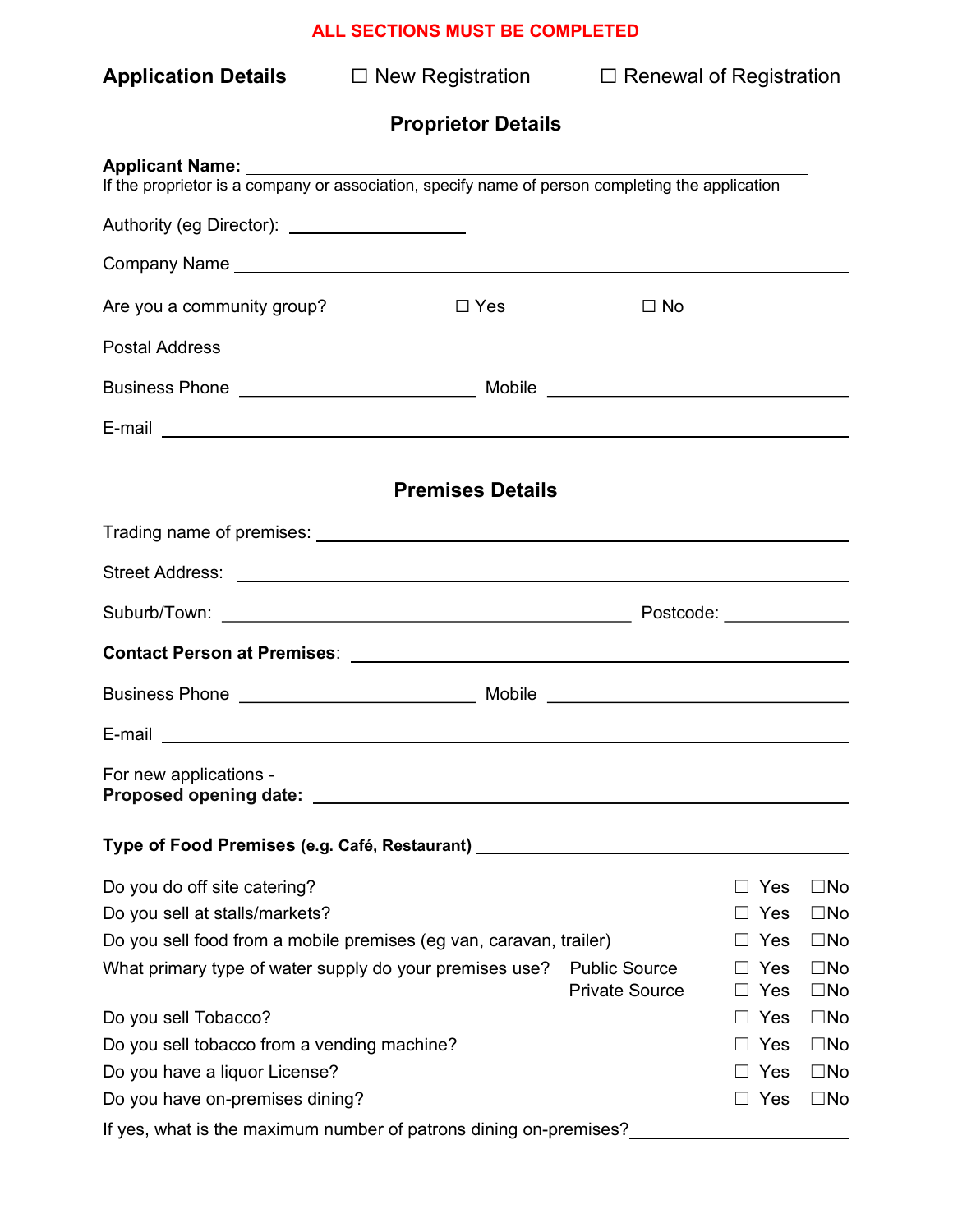# Food Safety Classification

#### Food Act 1984 Indicate the description that best describes your business

Final classification will be advised by Council

## $\Box$  Class 1

I handle un-packaged high risk foods for health care, residents of an aged or child care facility.

# $\Box$  Class 2

I handle un-packaged high risk foods that require temperature control for sale to the general public OR Community group handling ready to eat high risk foods being stored under temperature control before serving.

# $\Box$  Class 3

I handle pre-packaged high risk foods that require temperature control and/or un-packaged low risk foods for sale to the general public OR Community group handling high risk foods that are cooked and served immediately and/or low risk un-packaged foods.

# Food Safety Program (FSP)

### $\Box$  Template Food Safety Program – indicate the template used.

- ☐ Department of Health Template for Class 2 premises
- ☐ Food Smart (online)Template for Class 2 premises
- ☐ Community Group Temporary/Mobile Class 2 premises template
- ☐ DH Class 3 premises minimum records
- ☐ Other

### $\Box$  Independent – 3<sup>rd</sup> Party Audited

Name of Auditor

Address of Auditor

Telephone E-mail

# Food Safety Supervisor (FSS)

## Class 1 and 2 premises only

Name of Supervisor

For renewal applications -

**If have previously provided proof of qualification of this FSS**"

The proprietor of the business must ensure that there is an appropriate and qualified Food Safety Supervisor for the premises. Proof of qualification must be provided for new applications or a when the FSS changes.

Please note that a food safety supervisor is not required if the food premises has a declared QA food safety program that includes competency based or accredited training for staff of the premises or is a community group that is exempt.